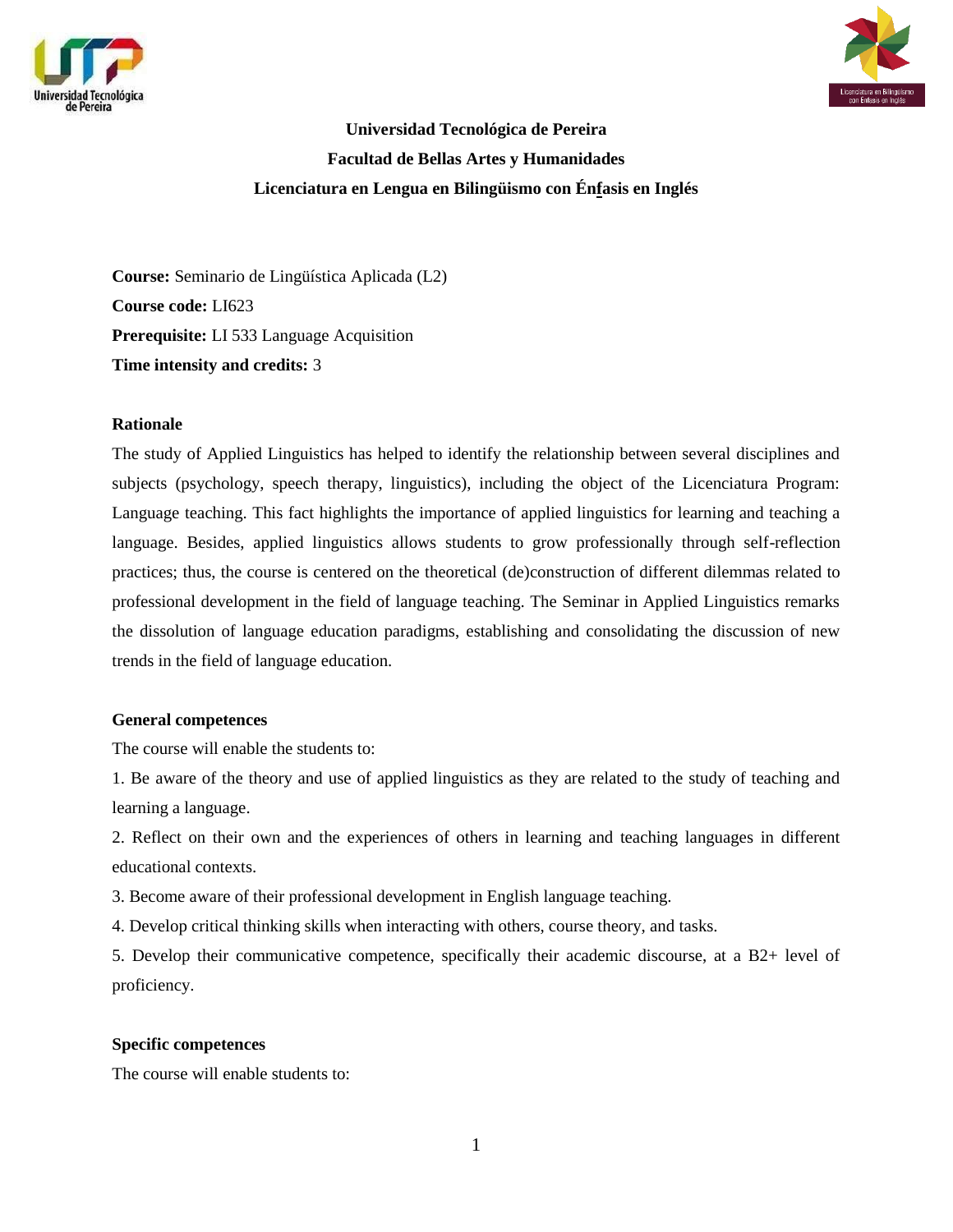



1.1 Make relations between theory studied and the field of English language teaching as it is presented in their personal, educational and professional domains.

1.2 Associate the core course components to practical applications in the field of English language teaching.

2.1 Read and understand the proposed theory for the course in relation to their and others' experiences in the field of English language teaching.

2.2 Apply and criticize the proposed theory for the course in relation to their and others' experiences in the field of English language teaching.

3.1 Analyze their own development and understanding as English language teachers in development.

3.2 start to develop principled approaches for language education.

4.1 Establish relationships between prior and new knowledge so as to make informed analyses of theory and experiences presented in the course.

4.2 Identify, understand, and criticize the different positions of theoretical underpinnings in the applied linguistics field.

# **The following competences have been taken and, where necessary, adapted from the Common European Framework of Reference for Languages, Level B2.**

## **Listening:**

- 1. Can understand standard spoken language, live or broadcast, on both familiar and unfamiliar topics normally encountered in personal, social, academic or vocational life.
- 2. Can identify and understand general and specific information related to the applied linguistics field as presented in videos and audio recordings.

## **Speaking**

- 1. Can give clear, systematically developed descriptions and presentations, with appropriate highlighting of significant points, and relevant supporting detail.
- 2. Can interact critically with peers or the whole group, supporting contributions with relevant experiences and theoretical ideas from the course.

## **Reading**

1. Can read with a large degree of independence, adapting style and speed of reading to different texts and purposes, and using appropriate reference sources selectively.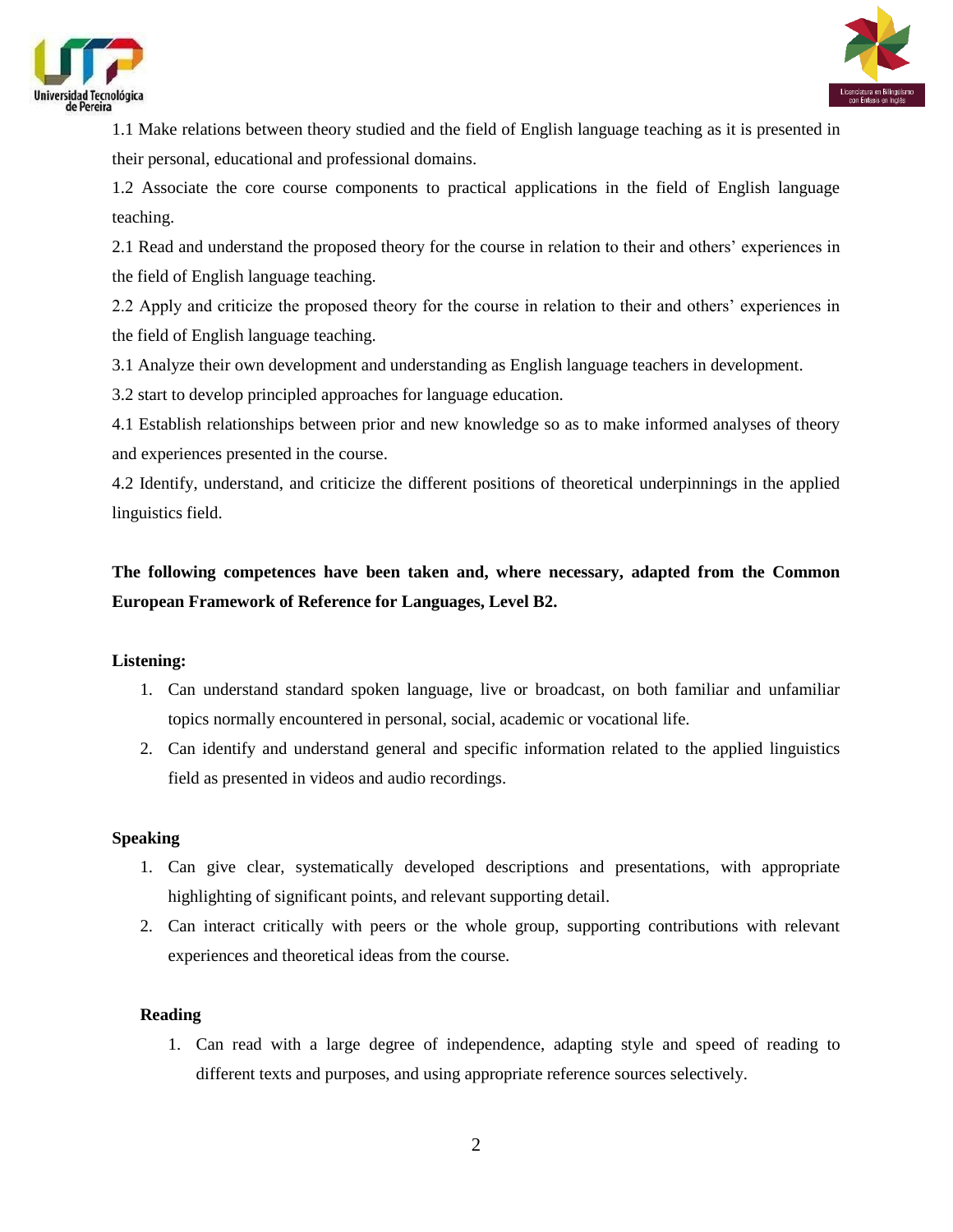



2. Can identify and understand ideas and draw conclusions from the readings presented in the course.

#### **Writing**

- 1. Can write clear, detailed texts on a variety of subjects related to his/her field of interest, synthesizing and evaluating information and arguments from a number of sources.
- 2. Can write different types of texts with different purposes (reports and analytical-academic texts), using appropriate language to do so.
- 3. Can use basic citing, quoting and paraphrasing techniques to acknowledge sources.

## **IMPORTANT!**

#### *In case of plagiarism:*

*Since the students will know how to acknowledge sources and understand the implications of plagiarism from the very beginning of the course, any task in which information has been plagiarized will get a grade of 0.0 and the corresponding disciplinary actions will be taken.*

#### **Methodology**

The development of the class will be framed by a socio-constructivist development of different activities which are characterized by collaborative and cooperative work where the students will establish interpersonal dialogues to build a professional academic community. Hence, students are active builders of their own learning; the class is seen as a learning context where students are exposed to language in a bilingual scenario of socio-cultural, professional and linguistic development.

In addition, each one of the concepts will be explored by the professors and students, combining theoretical explanations with practical activities, in which students will be encouraged to analyze and reflect on issues important to the course. In each session, students will present an outcome which is based on critical features and different dilemmas related to language teaching and/or learning; tasks constitute a bridge between theory and practice.

There will be an *ALx Project* throughout the whole course, which will later on become the final partial evaluation which is the Content and Language Integrated Book-Unit. Most tasks for the weekly sessions will correspond to such *Project*.

The course will deepen theoretical foundations to create connections to practical issues. Consequently, the class will combine praxizing, task-based, content-based instruction, and dialogical reasoning as the guiding methodologies for the development of each one of the assignments in the course and the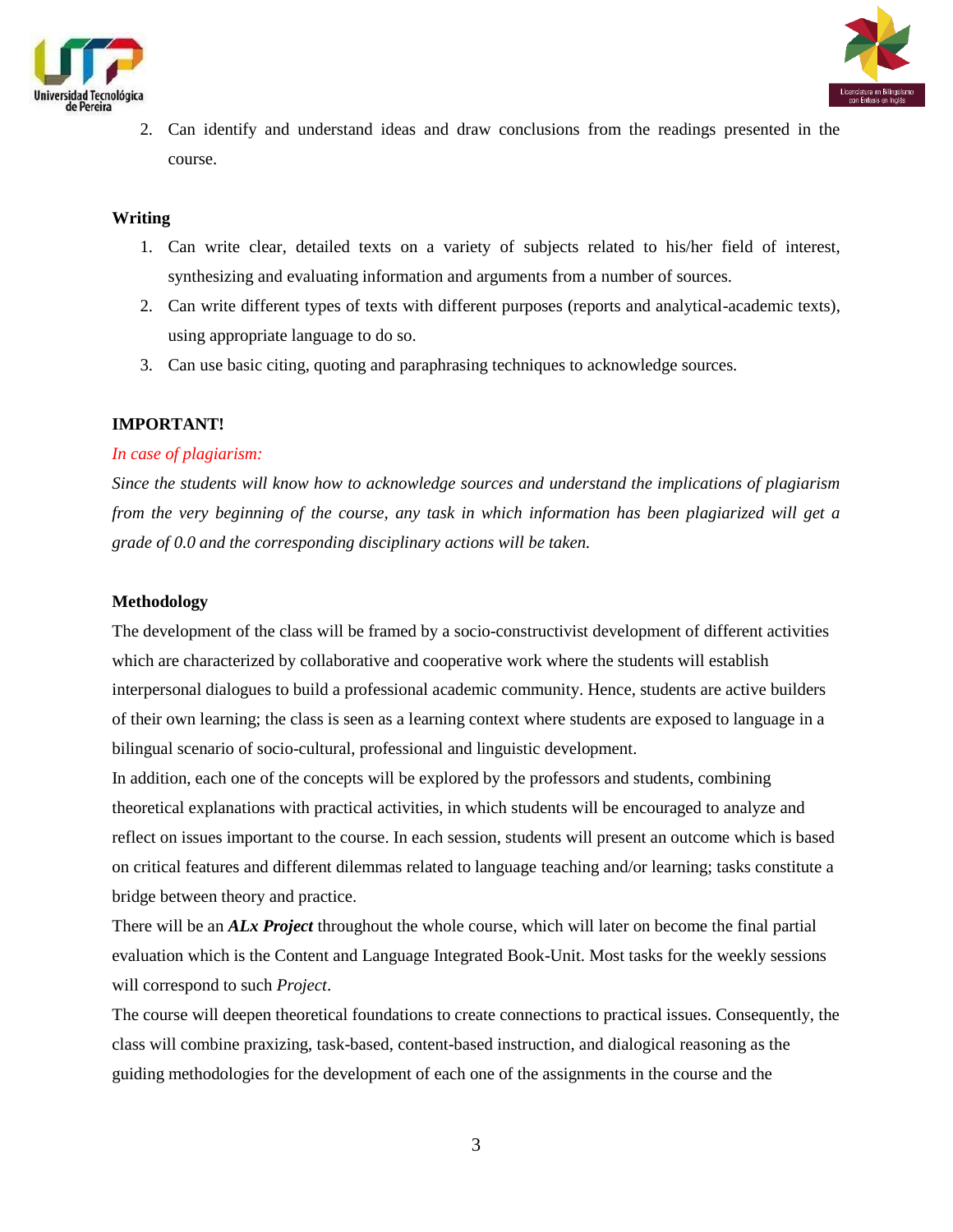



orientations of the sessions. Even though the seminar is not a language-centered subject, it fosters the development of language competences students need during the course.

### **Attendance policy**

Attendance and punctuality are not optional for classes. In case of absences, students must show valid excuses. If quizzes and other procedures of evaluation are held when a student is absent, a valid written excuse must be presented to the professors so that the student can be evaluated. Regardless of the reason for the absence, students are responsible for completing missed assignments, and to be evaluated all must show valid excuses. The excuses must be verified by *Bienestar Universitario* before being presented to the professor.

#### **Course Evaluation**

In language education**, evaluation is understood as the gathering of data from different sources to improve the quality of a specific aspect**. In the seminar, evaluation is a constant process of analyzing the course, its development and its participants: Teachers in development and professors. Also, the activities and theoretical sources are subject of evaluation. This type of evaluation is purely subjective and qualitative in nature.

More systematically, there will be five items which will be evaluated both quantitatively and qualitatively in an ongoing manner. These will make up the grade for the whole course.

| <b>Assessment of Content</b>                                          | <b>Tentativeschedule</b> |
|-----------------------------------------------------------------------|--------------------------|
| First Midterm: (30%)                                                  |                          |
| <b>Exam (20%):</b> Students will take a reflective written test where | Week 7                   |
| they will provide solutions to specific situations/cases based on     |                          |
| the theoretical material read and discussed in class.                 |                          |
| In and out of class work $(10\%)$ : This will be the collection of    | During the first 7 weeks |
| various written tasks that are done during the class or as extra-     | of the semester          |
| class work.                                                           |                          |
| Second Midterm: (40%)                                                 | Week 13                  |
| In-class lesson plan design (30%): Based on material discussed in     |                          |

## **Applied Linguistics Course 2018-1**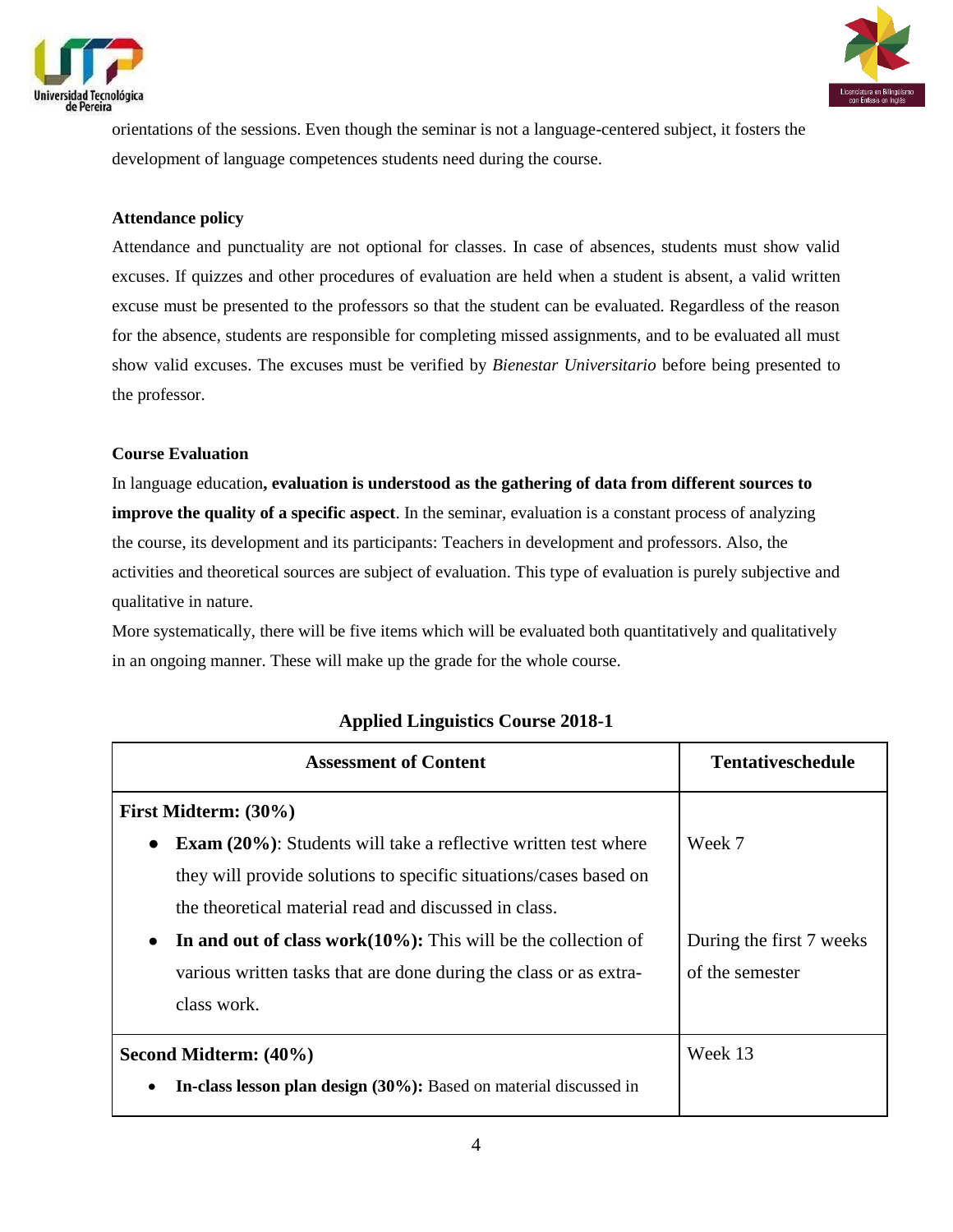



| class and an observation of an actual $7th$ semester practitioner from the<br>course Initiation to the Teaching Practicum, the students will design a<br>lesson plan.<br>In and out of class work $(10\%)$ : This will be the collection of various<br>$\bullet$<br>written tasks that are done during the class or as extra-class work. | From week 8 to the end<br>of the semester |
|------------------------------------------------------------------------------------------------------------------------------------------------------------------------------------------------------------------------------------------------------------------------------------------------------------------------------------------|-------------------------------------------|
| Final term: 30%<br><b>CLIL unit (30%):</b> Students will design a translingual CLIL unit based<br>$\bullet$<br>on the topics discussed during the whole course.                                                                                                                                                                          | Week 18                                   |

## **Tentative Planning Framework for the Applied Linguistics Course**

| <b>Timeline</b> | <b>Contents</b>                                                 | <b>Outcomes</b>                       |
|-----------------|-----------------------------------------------------------------|---------------------------------------|
| Week 1          | <b>Introduction to thecourse</b>                                |                                       |
| Week 2          | <b>Introduction to applied linguistics</b>                      | Mind<br>five<br>Map:<br>Are<br>the    |
|                 | Five generations of applied linguistics:<br>Some                | generations<br>included<br>in<br>the  |
|                 | framework issues. Weideman, A.                                  | LicenciaturaenLenguaInglesa           |
|                 | Lingüística Aplicada como medio de Reflexión en                 | Program? Use evidence from the        |
|                 | estudiantes de un Programa de Licenciatura. Arias, E            | different language courses creating   |
|                 |                                                                 | a mind map of the subjects and the    |
|                 |                                                                 | generations                           |
| Week 3          | <b>Bilingualism and Bilingual Education</b>                     | <b>Discussion in Schoology</b>        |
|                 | The concept of bilingualism $-$ types of bilingualism           | <b>Focused Concept Map: Strategic</b> |
|                 | according to age of exposure and proficiency                    | exploration of Bilingualism's         |
|                 | reached. 'Transitando por el bilingüismo' byArias,              | definitions                           |
|                 | Ε.                                                              |                                       |
| Week 4          | <b>Bilingualism and Bilingual Education</b>                     | Poster Session: Theoretical model     |
|                 | Bilingual education in the 21 <sup>st</sup> century. García, O. | for a bilingual school                |
|                 | Chapter 6                                                       |                                       |
| Week 5          | <b>Bilingualism and Bilingual Education</b>                     | Student's Language Profile BICS       |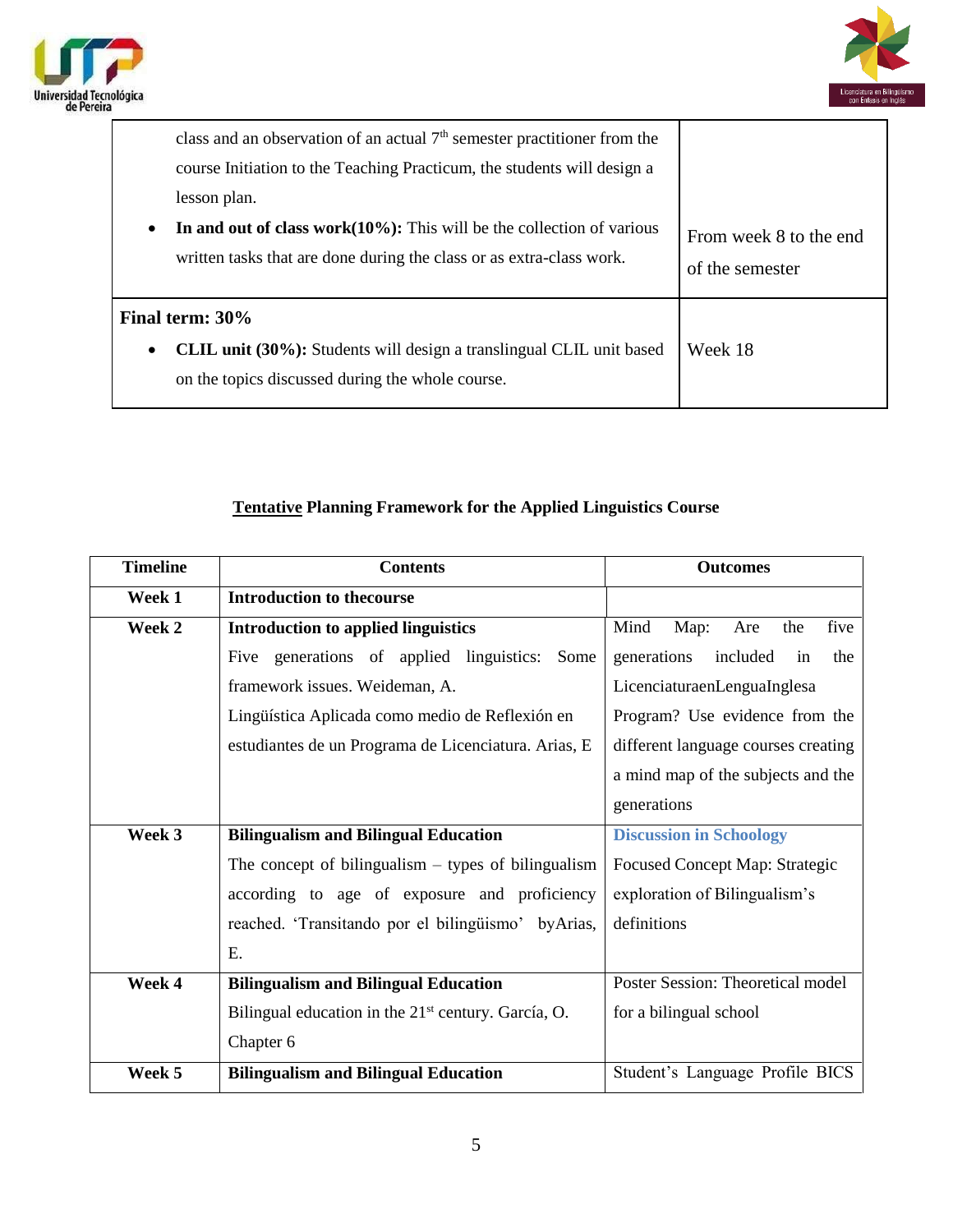



|         | Cummins, J.                                           | & CALP                         |
|---------|-------------------------------------------------------|--------------------------------|
|         | <b>BICS</b> and <b>CALP</b>                           |                                |
| Week 6  | <b>Bilingualism and Language Planning and Policy</b>  | <b>Discussion in Schoology</b> |
|         | Bases para una verdadera planeación lingüística en    | Language Policies in Colombia  |
|         | Colombia. Tovar, L. (2001).                           |                                |
|         | Colombian educational laws and policies               |                                |
|         | -Ley general de educación                             |                                |
|         | -PNB to current                                       |                                |
|         | -Guía 22, Currículosugerido, DBAs.                    |                                |
| Week 7  | Midterm task $I - 20\%$                               |                                |
| Week 8  | <b>Applied Linguistics and language teaching</b>      | Survey about teaching          |
|         | Approaches and Methods in Language Teaching           |                                |
|         | Richards J. & Rodgers, T.                             |                                |
|         | Reflection about approach, method and technique.      |                                |
|         | Arias, E.                                             |                                |
| Week 9  | methods<br>language teaching<br>and<br>English        | Pechakucha 20/20               |
|         | approaches chronology: (chap 2, 14, 17, 18).          | comprehension check activity   |
| Week 10 | Applied linguistics and language teaching             | <b>Discussion in Schoology</b> |
|         | <b>Communicative Language Teaching</b>                | Conceptual map comparing and   |
|         | Content and language driven methods: task-based,      | contrasting CLT, TBI and CBI   |
|         | content-based language instruction, and project-based |                                |
|         | language teaching. Bingham and Skehan.                |                                |
|         |                                                       |                                |
|         | Techniques and principles in language teaching.       |                                |
|         | Larsen-Freeman.                                       |                                |
|         | Chapter 10 - Content-based, task-based and            |                                |
|         | participatory approaches.                             |                                |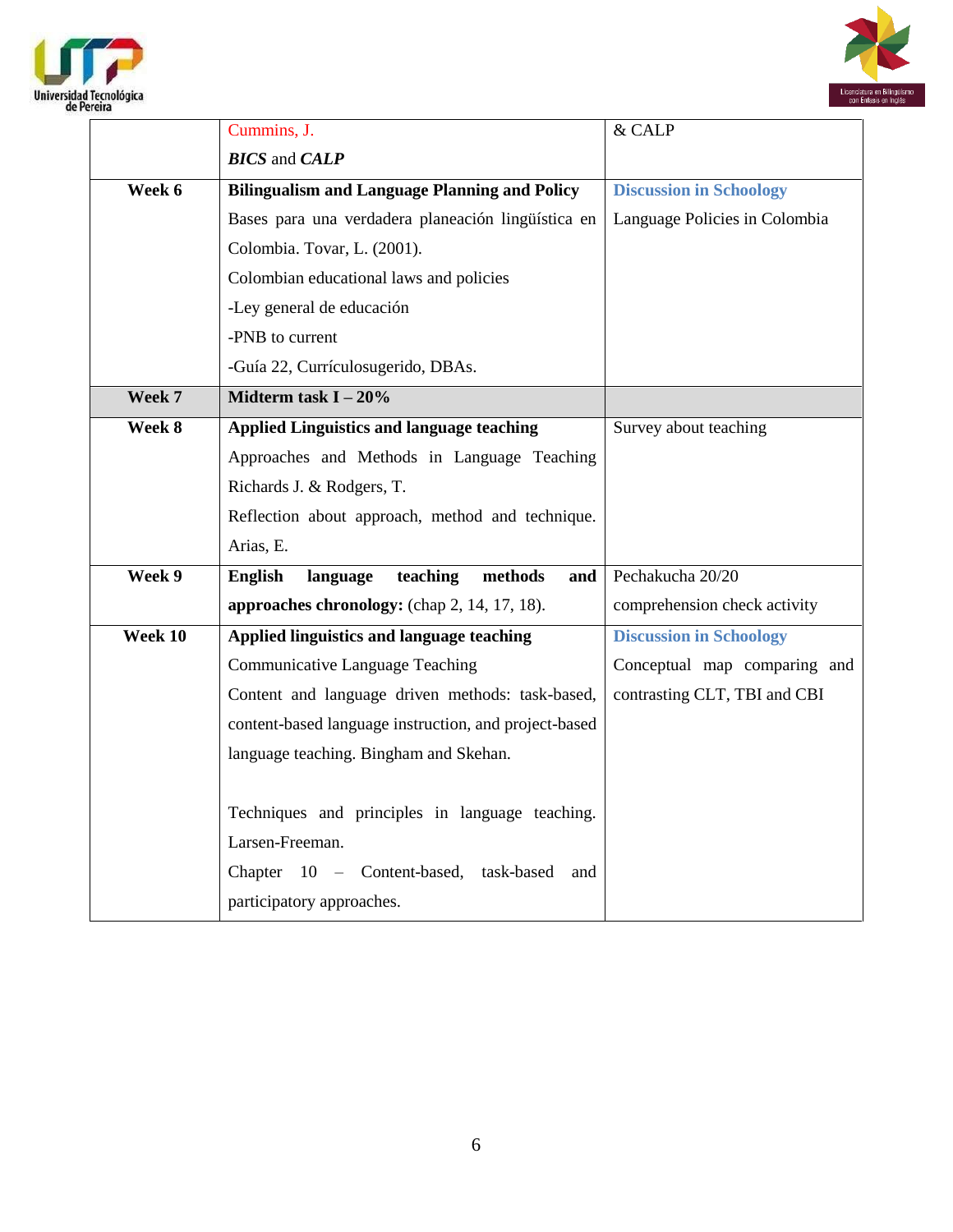



| Week 11                     | <b>Content and Language Integrated Learning and</b> | Guest speaker activity             |
|-----------------------------|-----------------------------------------------------|------------------------------------|
|                             | <b>Translanguaging</b>                              |                                    |
|                             | Effective content and language integrated learning  |                                    |
|                             | Navés, Teresa. From the book:                       |                                    |
|                             | Content and language integrated learning: Evidence  |                                    |
|                             | from research in Europe.                            |                                    |
|                             | Ruiz, Y. and Jiménez, R. (2009)                     |                                    |
|                             |                                                     |                                    |
| Week 12                     | <b>Content and Language Integrated Learning and</b> | Lesson<br>plan<br>and<br>lesson    |
|                             | Teaching language skills through CLIL               | implementation based<br>on<br>one  |
|                             |                                                     | receptive and productive skill.    |
| Week 13                     | $2nd Midterm task II - 30%$                         | In-class lesson plan design        |
| Week 14                     | Translanguaging                                     | Observation of translanguaging in  |
|                             | The Translanguaging classroom                       | practice (observation of an actual |
|                             | García, O. Ibarra, S. Seltzer, K. (2017)            | class)                             |
| $\overline{\text{Week}}$ 15 | Translanguaging                                     | Debate towards the                 |
|                             | Theorizing Translanguaging for educators.           | implementation of                  |
|                             | García, O.                                          | Translanguaging in Colombian       |
|                             |                                                     | context.                           |
| Week 16                     | <b>Universal DesignforLearning</b>                  | Reflection upon the inclusion of   |
|                             |                                                     | the principles and guidelines of   |
|                             |                                                     | UDL in the lesson plans designed   |
|                             |                                                     | in 2 <sup>nd</sup> midterm         |
| Week 18                     | Final task $-30%$                                   |                                    |

**\*Tasks may change according to circumstances.**

## **References**

Alderson, J. C. (1992). Guidelines for the evaluation of language education. In: J. C. Alderson and A. Beretta (Eds.), *Evaluating second language education*. Cambridge: Cambridge University Press.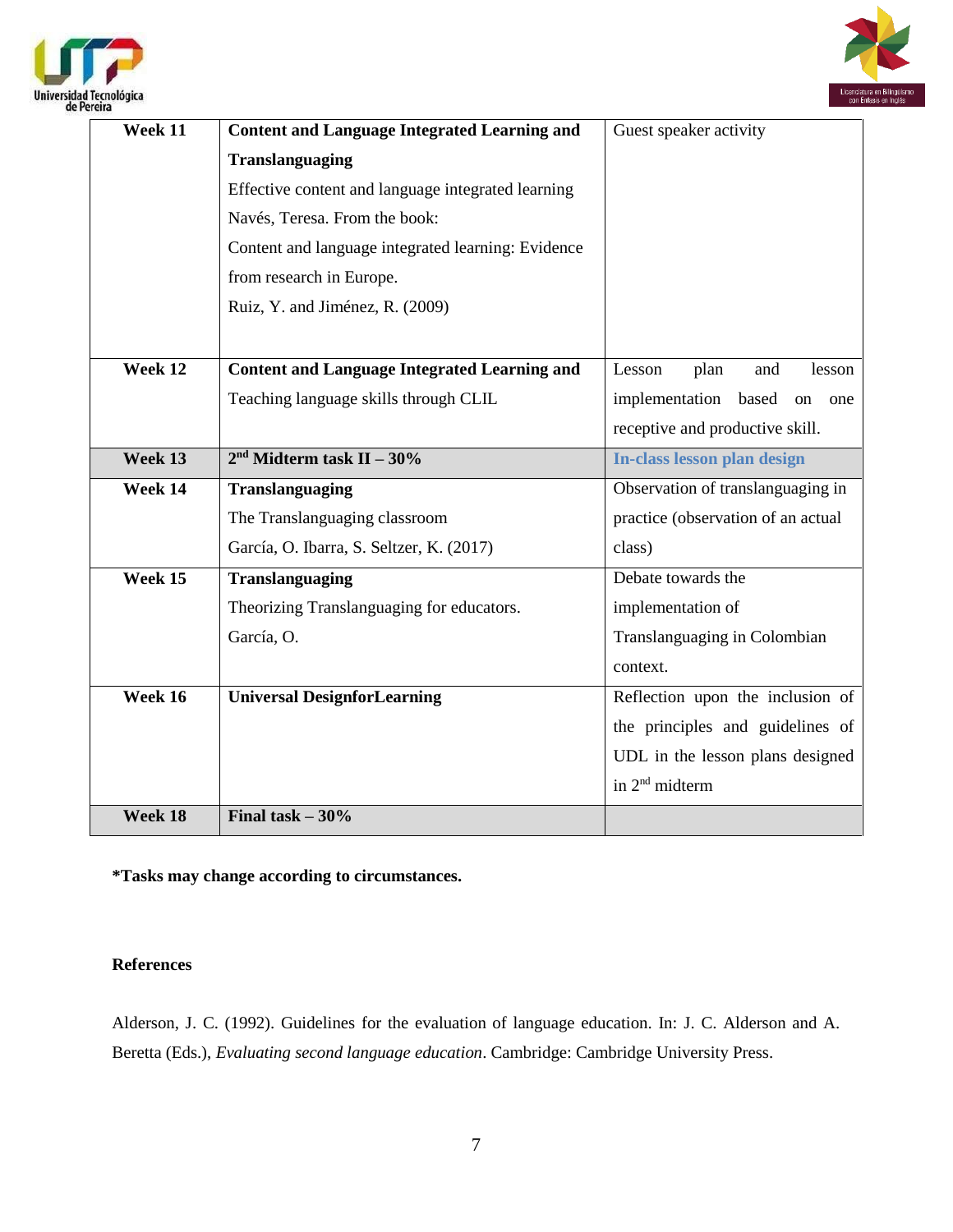



Bachman, L. and Palmer, A. (1996). Language testing in practice: Designing and developing useful language

tests. Oxford: Oxford University Press.

Bingham, M. and Skehan, P. (2002). Communicative, task-based, and content-based language instruction. In: R.B. Kaplan (Ed.), *The Oxford handbook of applied linguistics*. Oxford: Oxford University Press.

Council of Europe (2001). The common European framework of reference for languages: Learning, teaching and assessment. Cambridge: Cambridge University Press.

Forbes, O. (1999). Algunos resultados tangibles de la investigación en bilingüismo en San Andrés y Providencia. En: A. De Mejía y L. Tovar (Eds.), *Perspectivas recientes del bilingüismo y de la educación bilingüe en Colombia*. Cali (Colombia): Unidad de Artes Gráficas de la Universidad del Valle.

Frodden, M. C., Restrepo, M. I. and Maturana, L. (2004). Analysis of assessment instruments used in foreign language teaching. *Ikala: Revista de Lenguaje y Cultura* 9(25), pp. 171-201.

García, O. (2009). Bilingual education: Frameworks and types. In: O. García (Ed.), *Bilingual education in the 21st century*: *A global perspective*. Chichester (UK): Wiley-Blackwell.

Grabe, W. (2002). Applied Linguistics: An emerging discipline for the twenty-first century. In: R.B. Kaplan (Ed.), *The Oxford handbook of applied linguistics*. Oxford: Oxford University Press.

Larsen-Freeman, D. (2000). Techniques and principles in language teaching. Oxford: Oxford University Press.

Ministerio de Educación Nacional, Colombia. (2006). Estándares básicos de competencias en lenguas extranjeras: Inglés. Formar en lenguas extranjeras: ¡el reto! Lo que necesitamos saber y saber hacer. Bogotá, Colombia. Imprenta Nacional.

Morris, R. (2007). Al borde del multiculturalismo: Evaluación de la política lingüística del estado Mexicano en torno a sus comunidades indígenas. CONfines 3(5), pp. 59-73.